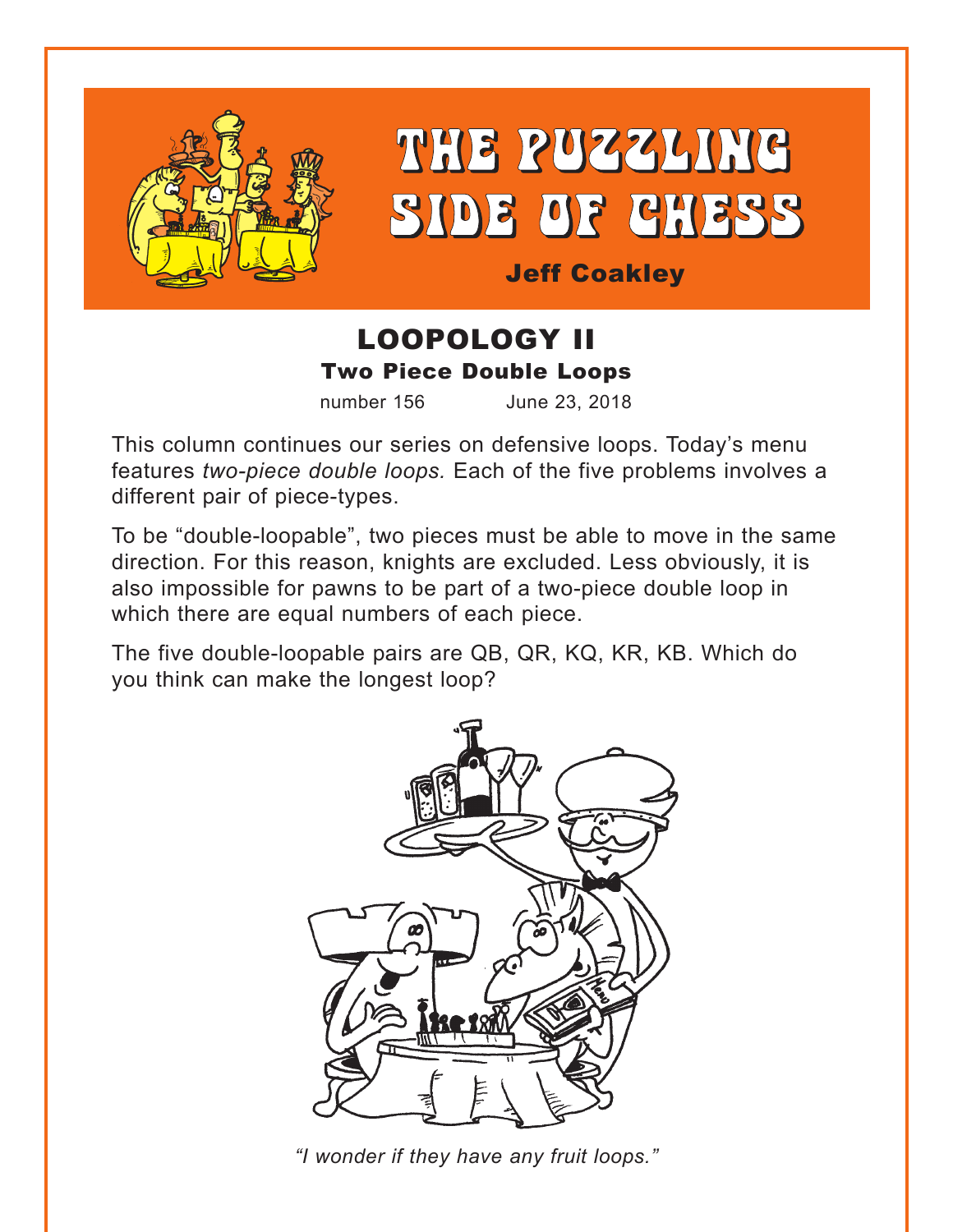# **[Double Queen & Bishop Loop](#page-5-0)**

<span id="page-1-0"></span>

Place an equal number of queens and bishops on the board so that every piece is defended exactly twice and every piece defends exactly two other pieces. The chain of defence must form a continuous loop.

What is the maximum number of pieces?

It is not necessary to alternate pieces in a double loop. For example, instead of Q-B-Q-B-Q-B, the sequence could go Q-Q-B-B-Q-B.

Thanks to François Labelle for providing optimal solutions to all the puzzles. His program also determined the number of different solutions.

The record positions are hard to match. How close can you get?



*Five Steps to Aerial Looping*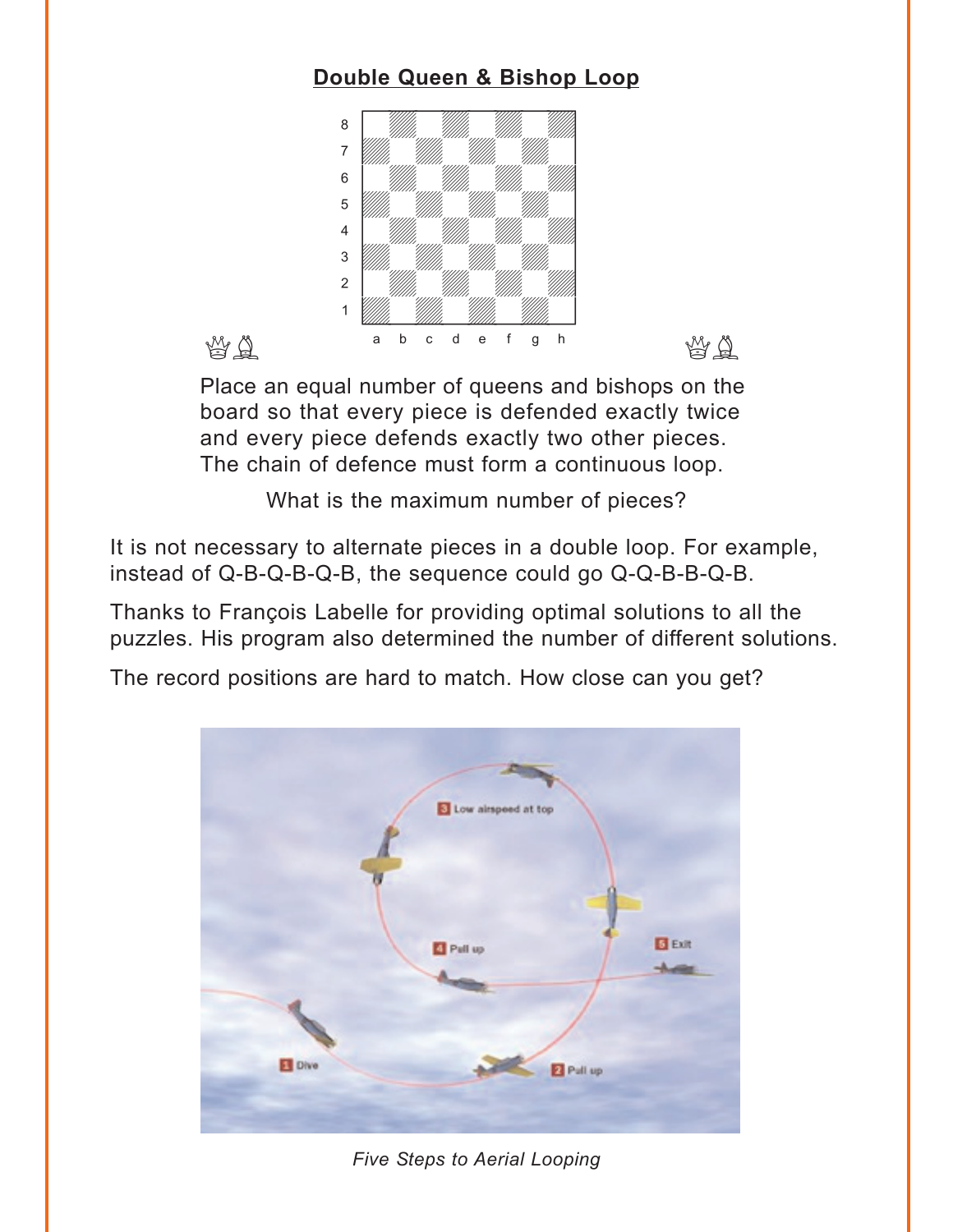# **[Double Queen & Rook Loop](#page-6-0)**

<span id="page-2-0"></span>

Place an equal number of queens and rooks on the board so that every piece is defended exactly twice and every piece defends exactly two other pieces. The chain of defence must form a continuous loop.

What is the maximum number of pieces?

### **[Double King & Queen Loop](#page-6-0)**



Place an equal number of kings and queens on the board so that every piece is defended exactly twice and every piece defends exactly two other pieces. The chain of defence must form a continuous loop.

What is the maximum number of pieces?

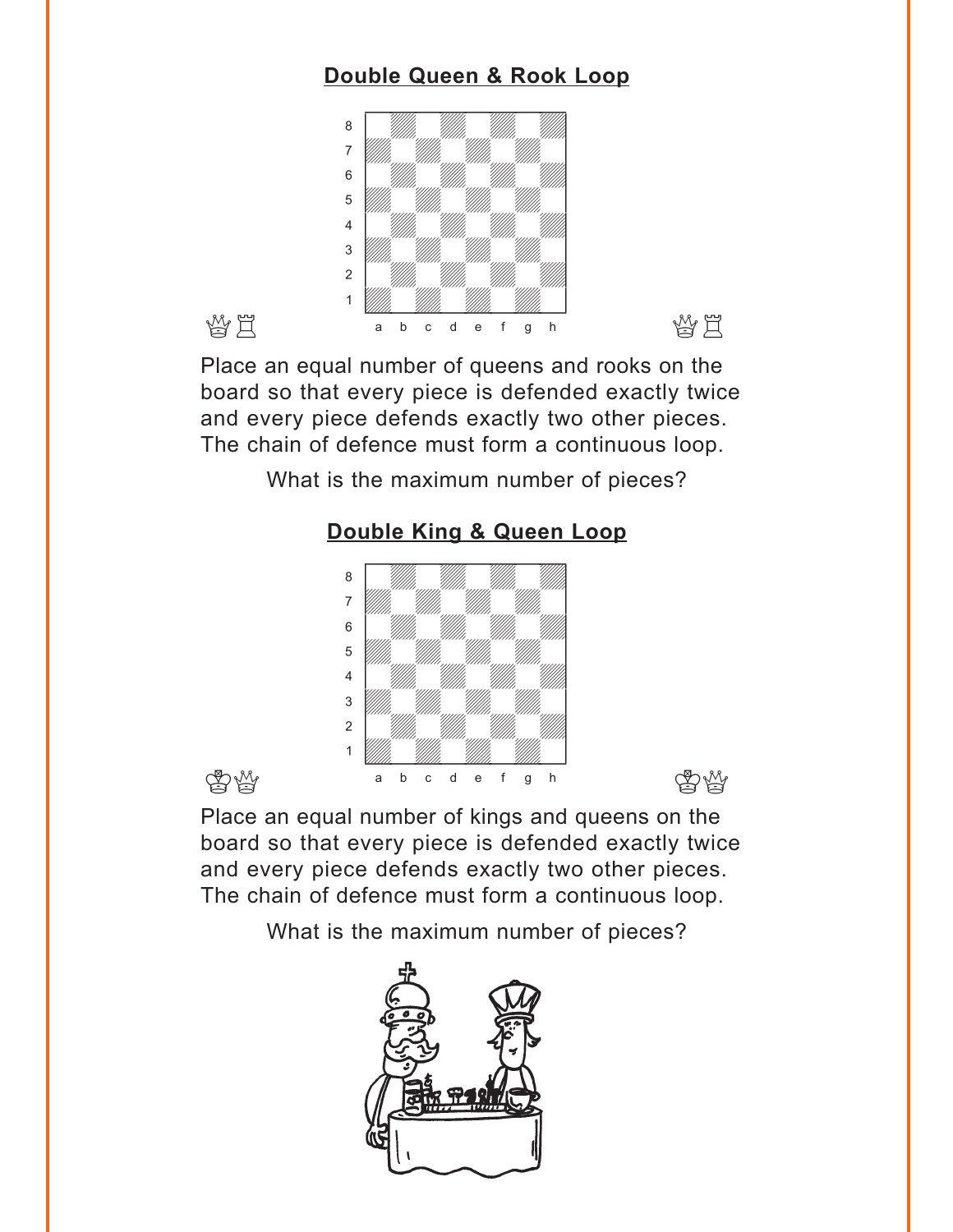## **[Double King & Rook Loop](#page-7-0)**

<span id="page-3-0"></span>

Place an equal number of kings and rooks on the board so that every piece is defended exactly twice and every piece defends exactly two other pieces. The chain of defence must form a continuous loop.

What is the maximum number of pieces?

For a comparison of the maximum values for two-piece double loops with equal numbers of each piece, see the table at the end of the solution section.



*Two-Plane Double Loop*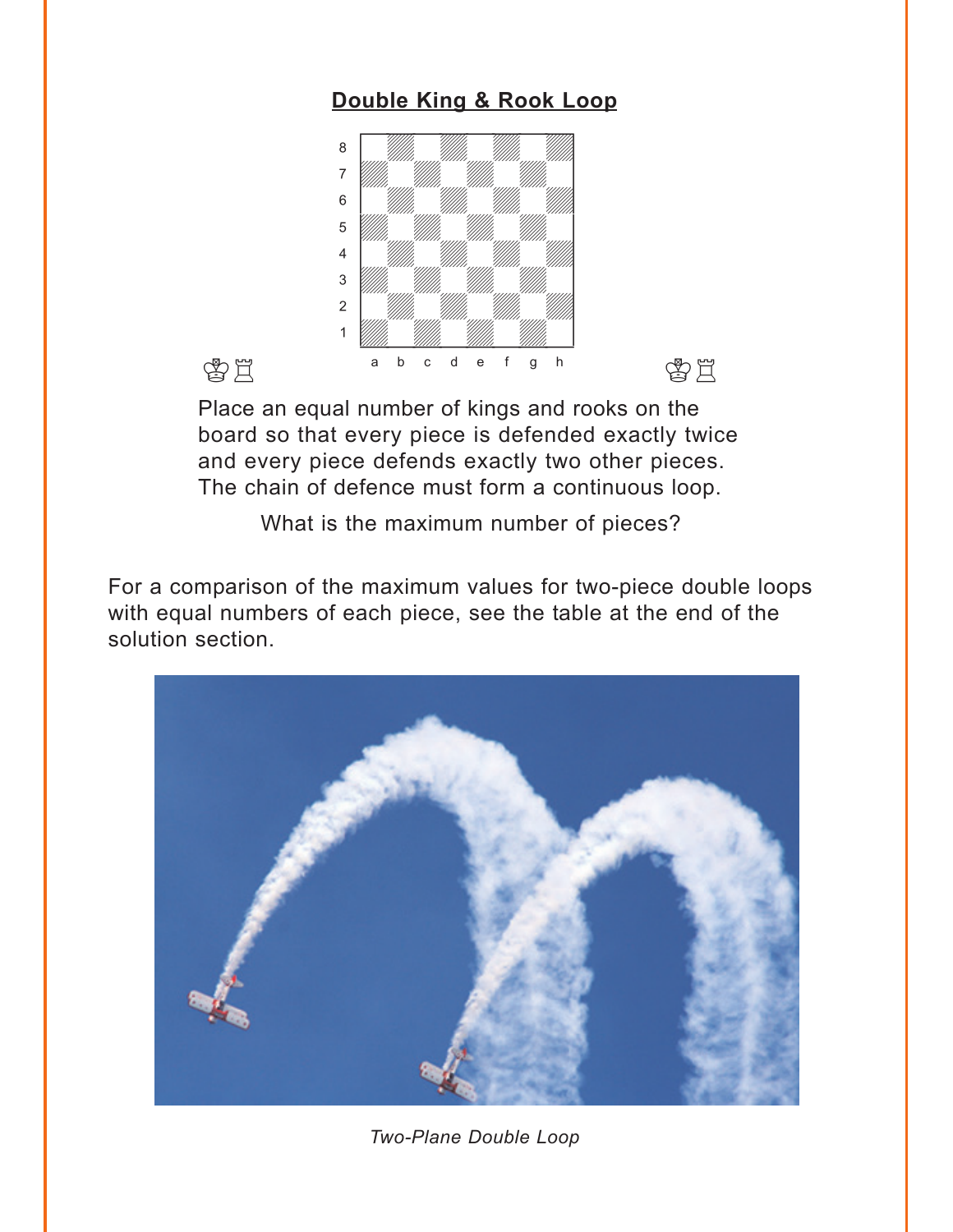## **[Double King & Bishop Loop](#page-8-0)**

<span id="page-4-0"></span>



Place an equal number of kings and bishops on the board so that every piece is defended exactly twice and every piece defends exactly two other pieces. The chain of defence must form a continuous loop.

What is the maximum number of pieces?



*The Fine Art of Looping*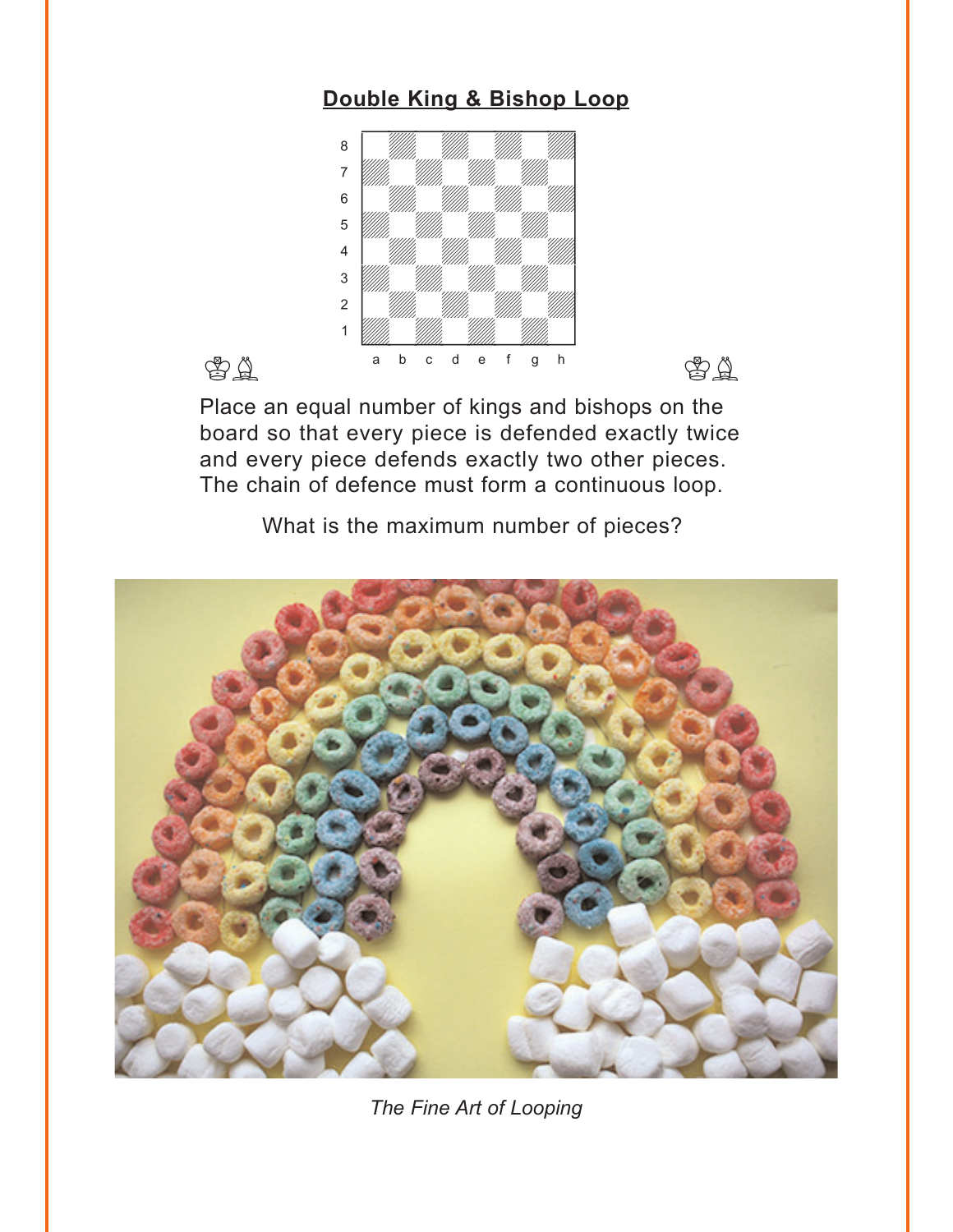# <span id="page-5-0"></span>**SOLUTIONS**

**PDF hyperlinks.** You can advance to the solution of any puzzle by clicking on the underlined title above the diagram. To return to the puzzle, click on the title above the solution diagram.

*Archives***.** Past columns and a detailed index of problem-types and composers are available in the *Puzzling Side of Chess* archives.

## **[Double Queen & Bishop Loop](#page-1-0)**

François Labelle 2018 *Puzzling Side of Chess*



<sup>7</sup> queens and 7 bishops each defended twice in a continuous chain

There are 114 solutions. This total does not include positions with the same pattern that are reflections or rotations of a previously counted solution. This convention is used for all problems in the column.



*Round and round and round.*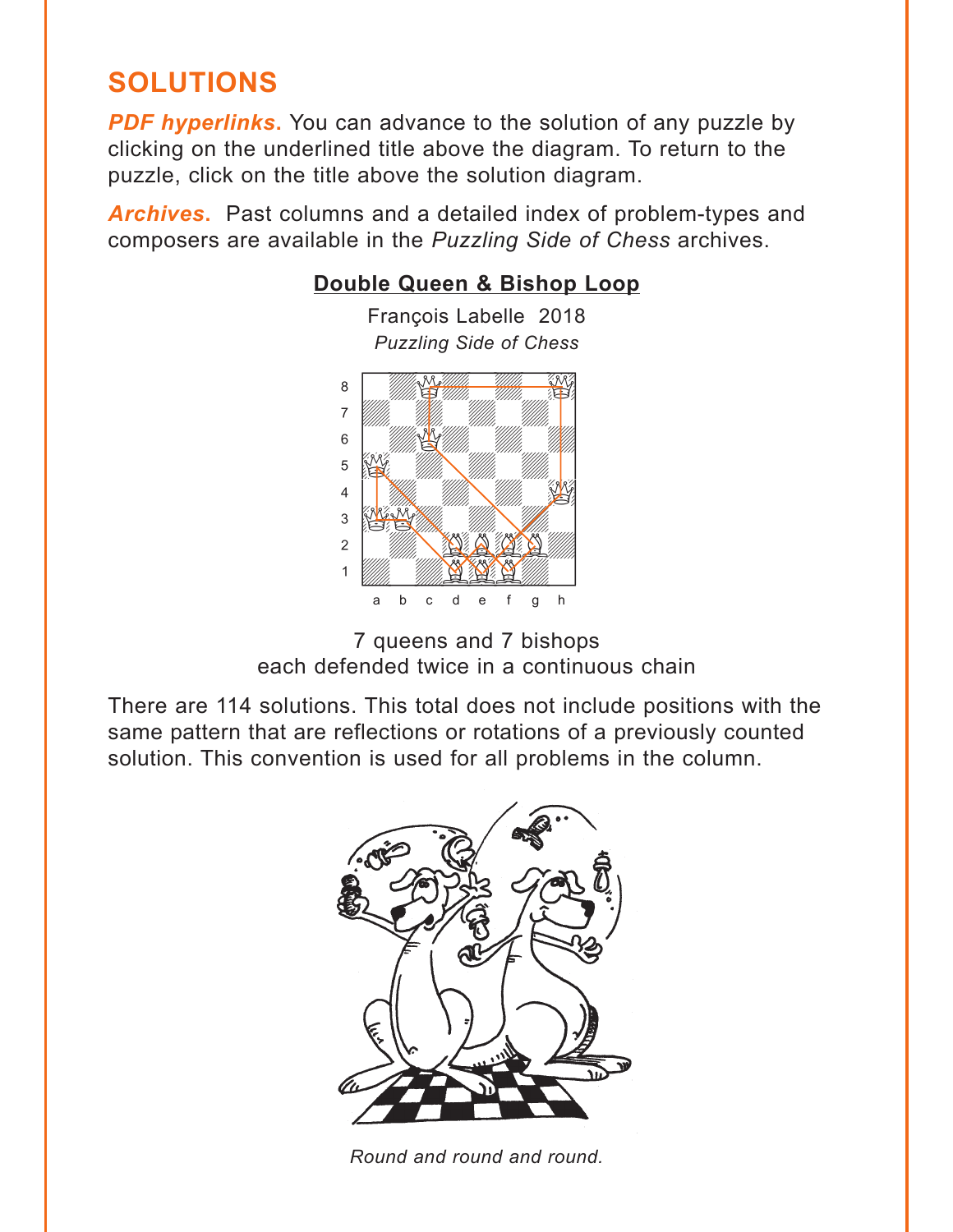### <span id="page-6-0"></span>**[Double Queen & Rook Loop](#page-2-0)**

François Labelle 2018 *Puzzling Side of Chess*



8 queens and 8 rooks each defended twice in a continuous chain

There are 4600 solutions. The diagram shows one of the many symmetrical patterns.

### **[Double King & Queen Loop](#page-2-0)**

François Labelle 2018 *Puzzling Side of Chess* w\_\_\_\_\_\_\_\_w



8 kings and 8 queens each defended twice in a continuous chain

There are only 6 solutions. The symmetrical diagram is first in the list.

Kc1 Kb2 Qa2 Qa5 Ka6 Kb7 Qb8 Qe8 Kf8 Kg7 Qh7 Qh4 Kh3 Kg2 Qg1 Qd1 Qd1 Kc2 Kb3 Qa3 Qa5 Kb6 Kc7 Qc8 Qe8 Kf7 Kg6 Qh6 Qh4 Kg3 Kf2 Qf1 Qd1 Kc2 Kb3 Qa3 Qa5 Ka6 Kb7 Qb8 Qe8 Kf7 Kg6 Qh6 Qh4 Kh3 Kg2 Qg1 Qd1 Kd2 Kc3 Kb2 Qa2 Qa6 Kb7 Qb8 Qe8 Kf8 Kg7 Qh7 Qh4 Kh3 Kg2 Qg1 Qe1 Kd2 Qc2 Qa4 Ka5 Ka6 Kb7 Qb8 Qg8 Kg7 Kf6 Kg5 Qh5 Qh3 Kg2 Qg1 Qe1 Kd2 Qd3 Qa3 Qa4 Ka5 Kb6 Ka7 Kb8 Qc8 Qg8 Kg7 Kf6 Kg5 Qh5 Qh1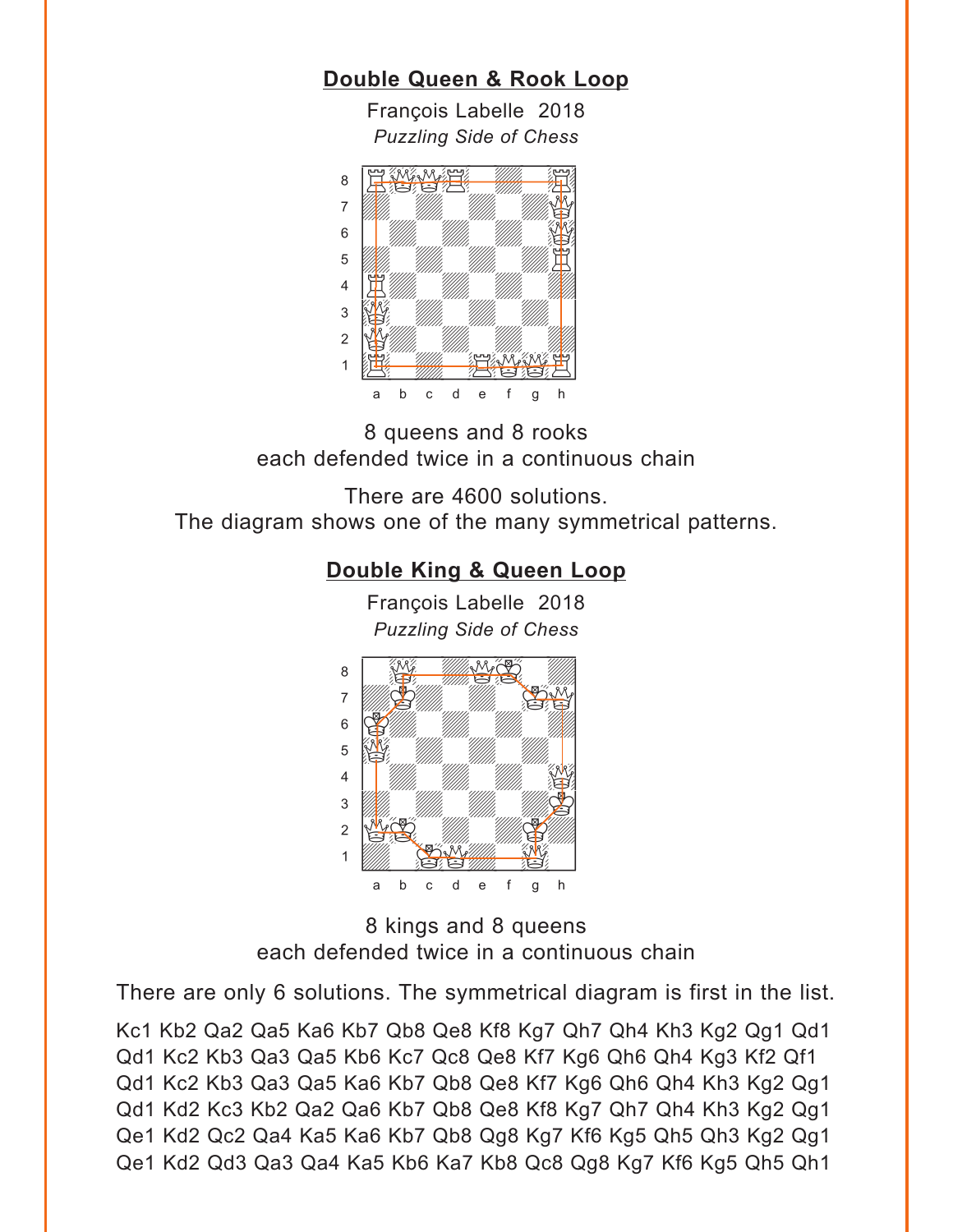<span id="page-7-0"></span>

François Labelle 2018 *Puzzling Side of Chess*



11 kings and 11 rooks each defended twice in a continuous chain

There are 85 solutions.



*Bright Breakfast?*

*Fruit loops are 40% sugar by weight. The ingredients also include red 40, blue 2, yellow 6. And no fruit, only chemical flavouring. Every loop tastes the same, regardless of colour!*